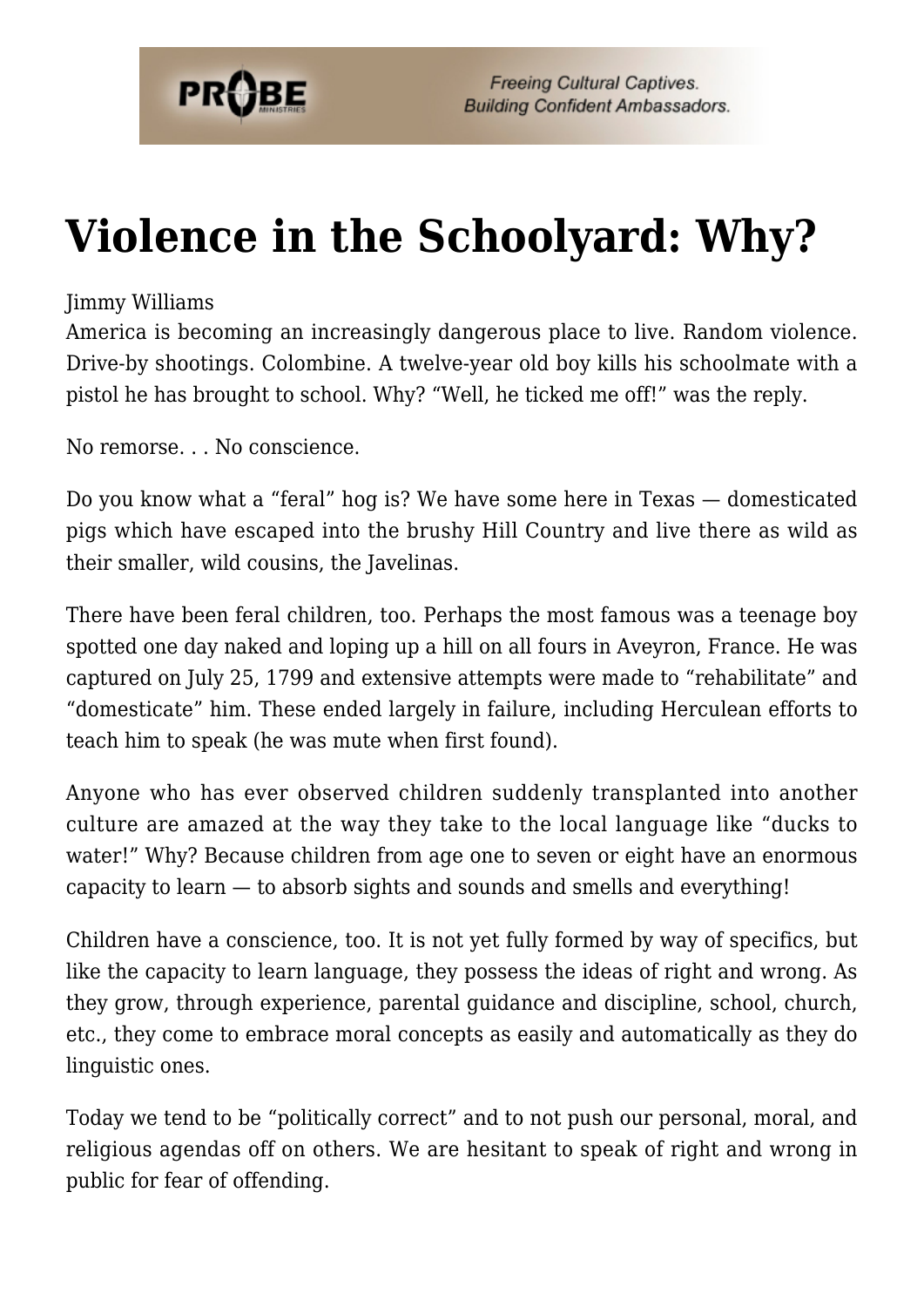

You see, it is assumed that we already know what is right and what is wrong. It is assumed that you know that. And that the children know. . .

But they don't know. Their conscience must be educated, and this is the problem. Children are growing up in America as crippled morally as that wild boy in Averyon was, linguistically and socially. We have raised an entire generation of "morally feral" children!

I have a good friend of thirty-five years who sold his business and began to use his time in ministering to students at the large, state university in his city. He began to meet with students daily in the student center on campus. Jay was seminary trained and is one of the most effective personal workers I have ever known.

He told me recently that he asks the same question of almost every student: "If you knew God does exist, and it were possible for you to have a personal interview or conversation with Him, what would you ask Him?"

Jay said that SIXTY PERCENT of those have replied with something like, "Gee. . . Gosh! I've never thought about that. . . I don't know what I'd ask Him. . . I guess nothing!"

What they have lots to say about, however, is that no one should be excluded, and everyone's opinion is true because it is "true to them." This is practicing "tolerance." And anyone who doesn't hold this view is a bigot. They think it a crime of the highest order to exclude anyone on the basis of personal belief or lifestyle.

Actually, tolerance is a Christian virtue and should be practiced. But what does it really mean? It doesn't mean that all lifestyles must be accepted. That is not tolerance, but rather, surrender — tacit acceptance of all behavior with no regard to standards of any kind.

What kind of "tolerance" did Jesus practice? We are told that He was *full* of grace